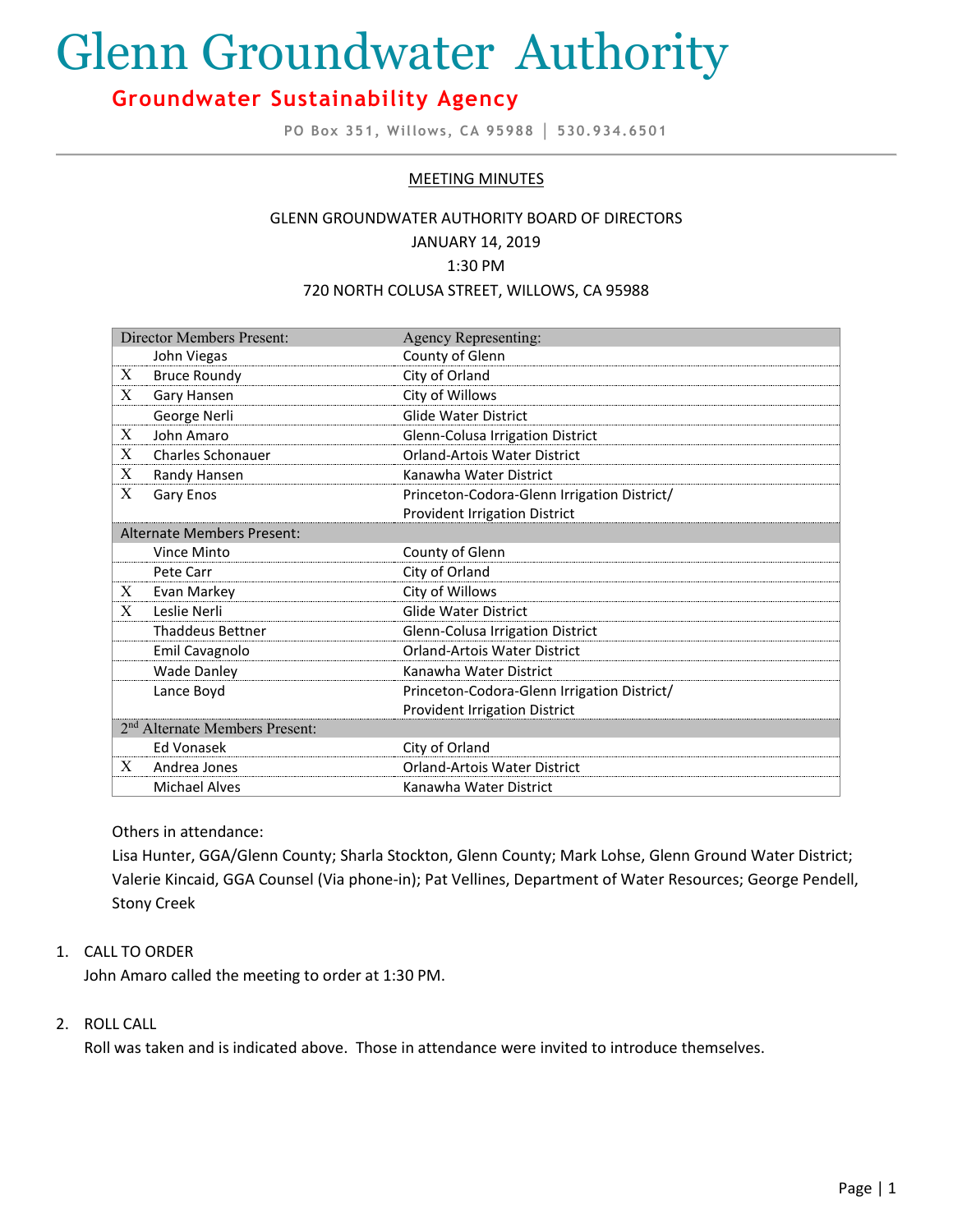### 3. APPROVAL OF MINUTES

- a. Approval of meeting minutes from September 10, 2018.
- b. Approval of special meeting minutes from November 28, 2018.

The September 10, 2018 minutes were approved as presented.

Motion: Gary Hansen, Second: Bruce Roundy, Vote: Unanimous

The November 28, 2018 minutes were approved as presented.

Motion: Gary Enos, Second: Randy Hansen, Vote: Unanimous

#### 4. PERIOD OF PUBLIC COMMENT

Lisa Hunter mentioned Glenn County will be updating its General Plan beginning this year.

#### 5. STAFF UPDATES

Lisa Hunter distributed a Program Manager Report and a budget to actuals financial summary. She highlighted a coordination meeting she had with the Colusa Groundwater Authority (CGA) Program Manager, which was very productive. Ms. Hunter mentioned Fair Political Practice Commission Statement of Economic Interests (Form 700s) are due April 2, 2019. A Technical Support Services application was approved for installation of a monitoring well in Arbuckle, where there is substantial subsidence in the Colusa Subbasin. The project is moving forward and will be funded through the Department of Water Resources.

- 6. FINANCIAL REPORT
	- a. Review and accept Monthly Activities Report
	- b. Review and consider approval of claims

The Monthly Activities Report and Claims Summary were included in the meeting packet. A motion was made to accept the Monthly Activities Report as presented.

Motion: Gary Hansen, Second: Leslie Nerli, Vote: Unanimous

A motion was made to approve Claims as presented.

Motion: Leslie Nerli, Second: Charles Schonauer, Vote: Unanimous

# 7. APPROVE 2019 GGA BOARD MEETING SCHEDULE

The draft meeting schedule proposes continuing to meet generally on the second Monday of each month at 1:30 PM. The meetings will be held at the Glenn County Department of Agriculture, 720 North Colusa Street, Willows, CA 95988. It was clarified that meetings could be cancelled as needed. The Directors reviewed the suggested meeting dates and exceptions. A motion was made to approve the meeting schedule as presented. The 2019 meeting dates are:

- January 14, 2019
- February 11, 2019
- March 11, 2019
- April 8, 2019
- May 13, 2019
- June 10, 2019
- July 8, 2019
- August 12, 2019
- September 9, 2019
- October 14, 2019
- November 12, 2019
- December 9, 2019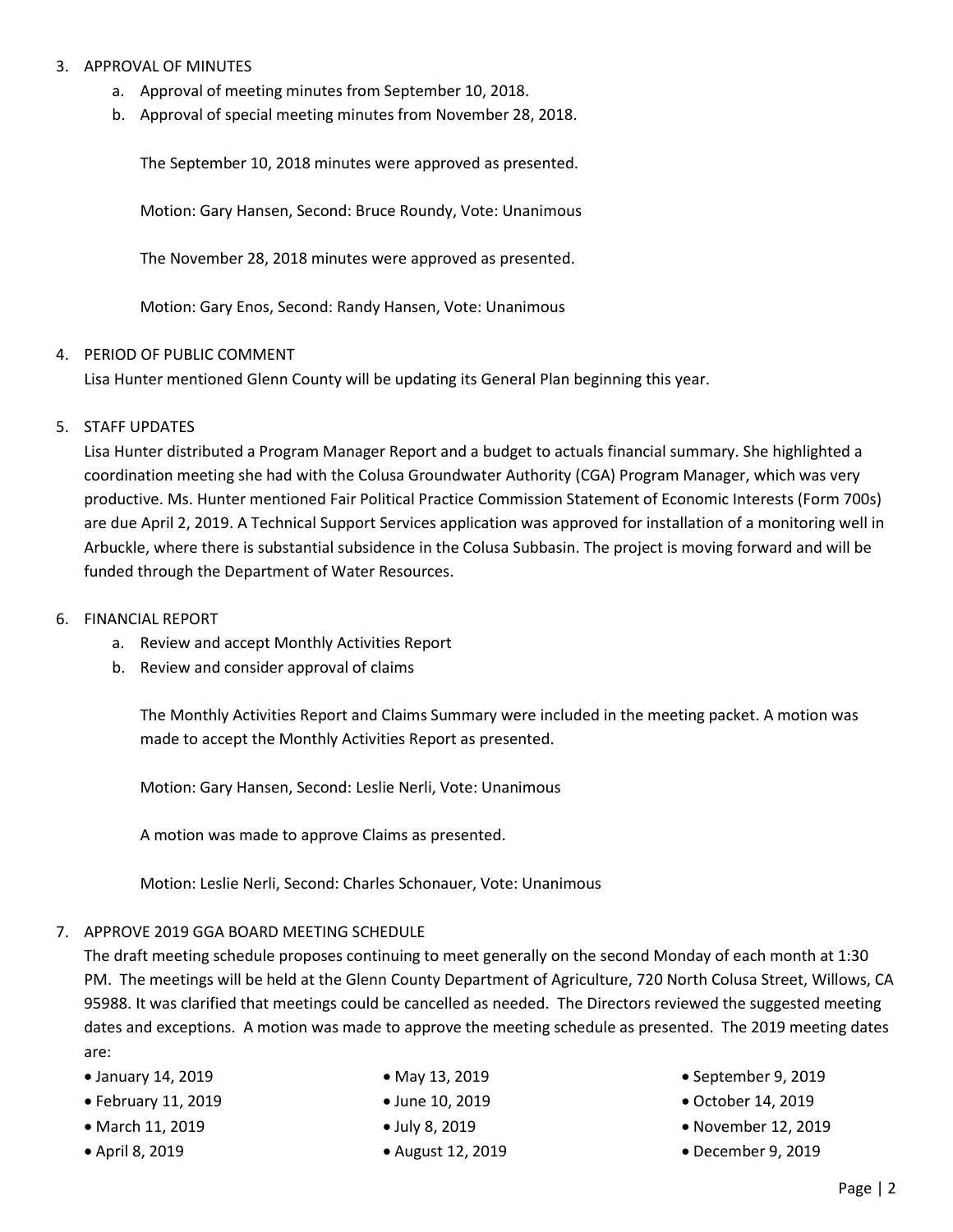Motion: Leslie Nerli, Second: Bruce Roundy, Vote: Unanimous

# 8. ANNUAL AUDIT FOR FISCAL YEAR 2017/2018

- a. Receive overview of Final Report from CliftonLarsonAllen LLP staff.
- b. Accept Final Report: *Financial Statements and Supplementary Information for Year ended June 30, 2018* provided by CliftonLarsonAllen LLP.

A hard copy of the final report was provided to each Director to deliver to each member agency. Paul Phangureh, CliftonLarsonAllen LLP (CLA), joined the meeting by phone. Mr. Phangureh provided an overview of the *Financial Statements and Supplementary Information for Year ended June 30, 2018* Report. Mr. Phangureh reviewed cash balance, liabilities, revenues, statement of activities, and notes to the statements. He also added the "management discussion and analysis" portion of the report was omitted in this year's report because, being the first year, there is not any information for comparison, but will be included in the future reports when there are numbers to compare financials.

There was a motion to accept the final report provided by CliftonLarsonAllen LLP.

Motion: Gary Enos, Second: Bruce Roundy, Vote: Unanimous

# 9. LONG-TERM FUNDING

- a. Receive update on long-term funding discussions.
- b. Provide additional direction to Program Manager, Legal Counsel, and/or Executive Committee as needed.

At previous meetings, the Board approved selecting Provost & Pritchard to assist in the Proposition 218 process. The Board also approved including a "not to exceed clause" and a schedule in the contract for services with Provost & Pritchard, which was not in the original proposal. Lisa Hunter worked with legal counsel and Provost & Pritchard staff to include the appropriate language in the contract. The contract process is nearly complete. Additionally, Provost & Pritchard staff requested the GGA consider giving them permission to share the GGAs progress with the CGA and will ensure maximum alignment for the processes. No objections were heard.

Ms. Hunter reported she coordinated with the County's Department of Finance, Auditors Office to determine schedule and process to include the fee in the County's processes. August 10, 2019 is the deadline to provide the necessary information to include the fee in this year's tax rolls. The proposed schedule provided by Provost & Pritchard is a slightly longer timeline. Ms. Hunter will coordinate with Provost & Pritchard staff to determine if it is reasonable for the schedule to be condensed in order to coincide with the Auditors Office deadlines.

It was mentioned the CGA public meeting will be held January 31, 2019 at the Colusa Indian Community Center in the evening. A series of public meetings will be scheduled in the near future, separate from their Proposition 218 process. Dates and times are yet to be determined.

Valerie Kincaid clarified that if the August 10 deadline is not met the GGA can send out their own bill. If the GGA chooses not to do that, or if the GGA does send a bill and people do not pay the bill, the assessor could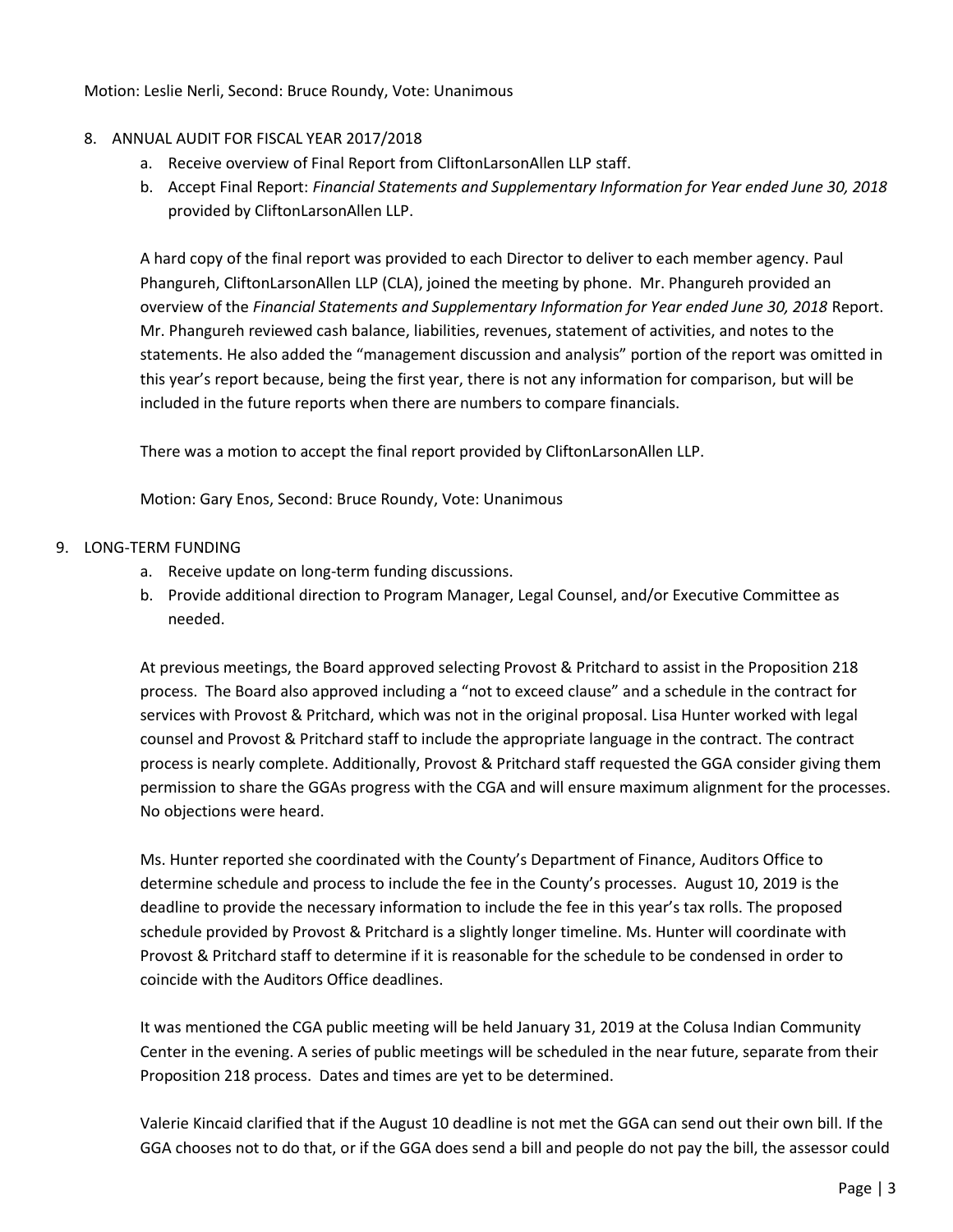be notified and it can be added to tax bill the next time the bills are sent. More options will be discussed as needed once the contract has been signed and the schedule has been finalized.

# 10. HCM/WATER BUDGET PROJECT

- a. Receive update on HCM/Water Budget Project.
- b. Provide direction as needed.

Ms. Hunter stated there is very little to report since the previous update. Davids Engineering is also working on an evaluation being conducted in Butte County, which will also help in the Colusa Subbasin GSP development process. The consultants are leaning towards using C2VSim for the GSP development process. The consulting team was able to provide updated information on land use and water diversions to the Department of Water Resources for the update and calibration of C2VSim. The consulting team, CGA staff, and GGA staff are continuing regular phone meetings. The consulting team is also coordinating the water budget work being conducted in Yolo County to ensure consistency across boundaries and within RD 108 in the CGA portion of the basin. The CGA is working with the Environmental Defense Fund on the Open ET project, which should help with evapotranspiration calibration numbers, which are a component in hydrogeologic conceptual models.

# 11. CONSIDER RECOMMENDATION FROM GGA TECHNICAL AD HOC COMMITTEE ON COMPOSITION AND SELECTION PROCESS FOR THE STANDING TECHNICAL ADVISORY COMMITTEE

John Amaro reviewed the information included in the agenda packet. The Technical Advisory Committee would be a standing committee subject to the Brown Act. Lisa Hunter mentioned, as an example, the Technical Advisory Committee would be responsible for coordinating with consultants on modeling components. The current ad hoc committee members are Michael Alves, Emil Cavagnolo, and John Viegas.

Ms. Nerli stated the committee recommended having five members with a technical background on the standing committee and the members do not necessarily have to be GGA Board members. There was some discussion on potential members. Gary Enos stated he would like to see the selection process incorporate including representation of a diversity of geographic areas and user type, for instance, groundwater users, surface water users, a city representative or a CalWater representative. Mr. Enos also suggested having the Executive Committee review nominations and providing a recommendation to the Board for selection. It was discussed that there is no application process and each member agency can provide nominations. Gary Hansen added if the item is agendized for the next Board meeting, nominations could be reviewed, and the Board would have the flexibility to make selections or request the Executive Committee to review. It was clarified the nomination would be an individual, not an agency.

A motion was made to accept the Technical Ad Hoc Committee's recommendation with the addition of adding that members will represent diverse geographic areas and types of groundwater users.

Ms. Hunter requested clarification on the motion and noted the Board would hold itself responsible to ensure representation of diverse geographic areas and user types rather than noting criteria in the selection process.

Motion: Gary Enos, Second: Bruce Roundy, Vote: Unanimous

# 12. COMMITTEE UPDATES

- a. Executive Committee
	- i. CGA/GGA Joint Executive Committee

The GGA Executive Committee met December 26, 2018. Highlighted topics included the long-term funding process and steps to move the process forward more rapidly.